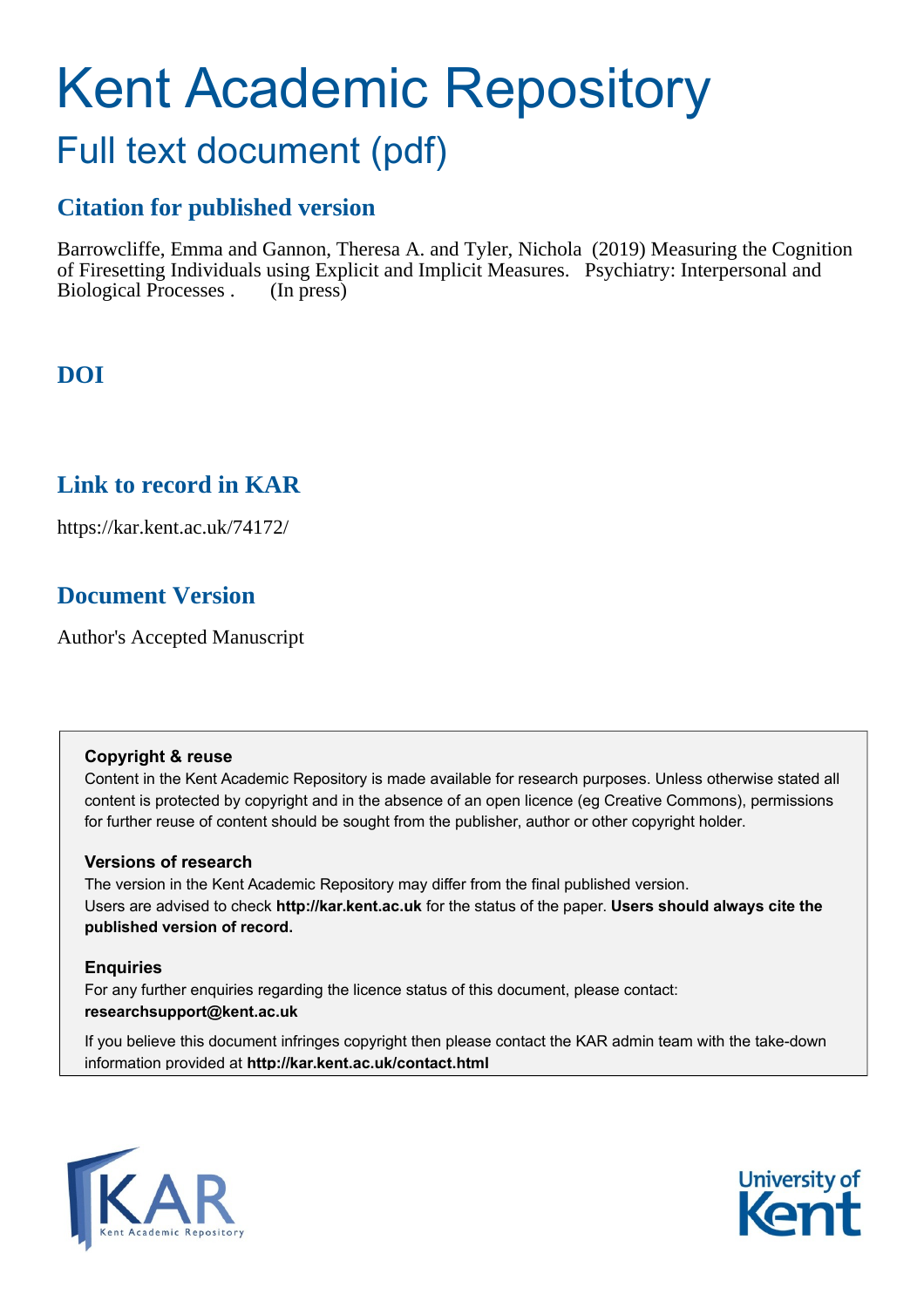#### Running Head: FIRESETTING COGNITION

This manuscript is a corrected prepublication version of the published article

#### **Brief Communication**

Word Count 969

Measuring the Cognition of Firesetting Individuals using Explicit and Implicit Measures

Emma R. Barrowcliffe, Theresa A. Gannon, and Nichola Tyler School of Psychology, University of Kent

Correspondence concerning this article should be addressed to Emma Barrowcliffe, Centre of Research and Education in Forensic Psychology, School of Psychology, Keynes College, University of Kent, Canterbury, Kent, CT2 7NP, England. Tel: 01227 827125. E-mail: e.r.barrowcliffe-32@kent.ac.uk Theresa A. Gannon, Centre of Research and Education in Forensic Psychology, School of Psychology, Keynes College, University of Kent, Canterbury, Kent, CT2 7NP, England. Tel: 01227

824827. E-mail: t.a.gannon@kent.ac.uk

Nichola Tyler, Centre of Research and Education in Forensic Psychology, School of Psychology, Keynes College, University of Kent, Canterbury, Kent, CT2 7NP, England. Tel: 01227 824827. E-mail: [n.f.tyler@kent.ac.uk](mailto:n.f.tyler@kent.ac.uk)

The authors received no funding from an external source for undertaking this work.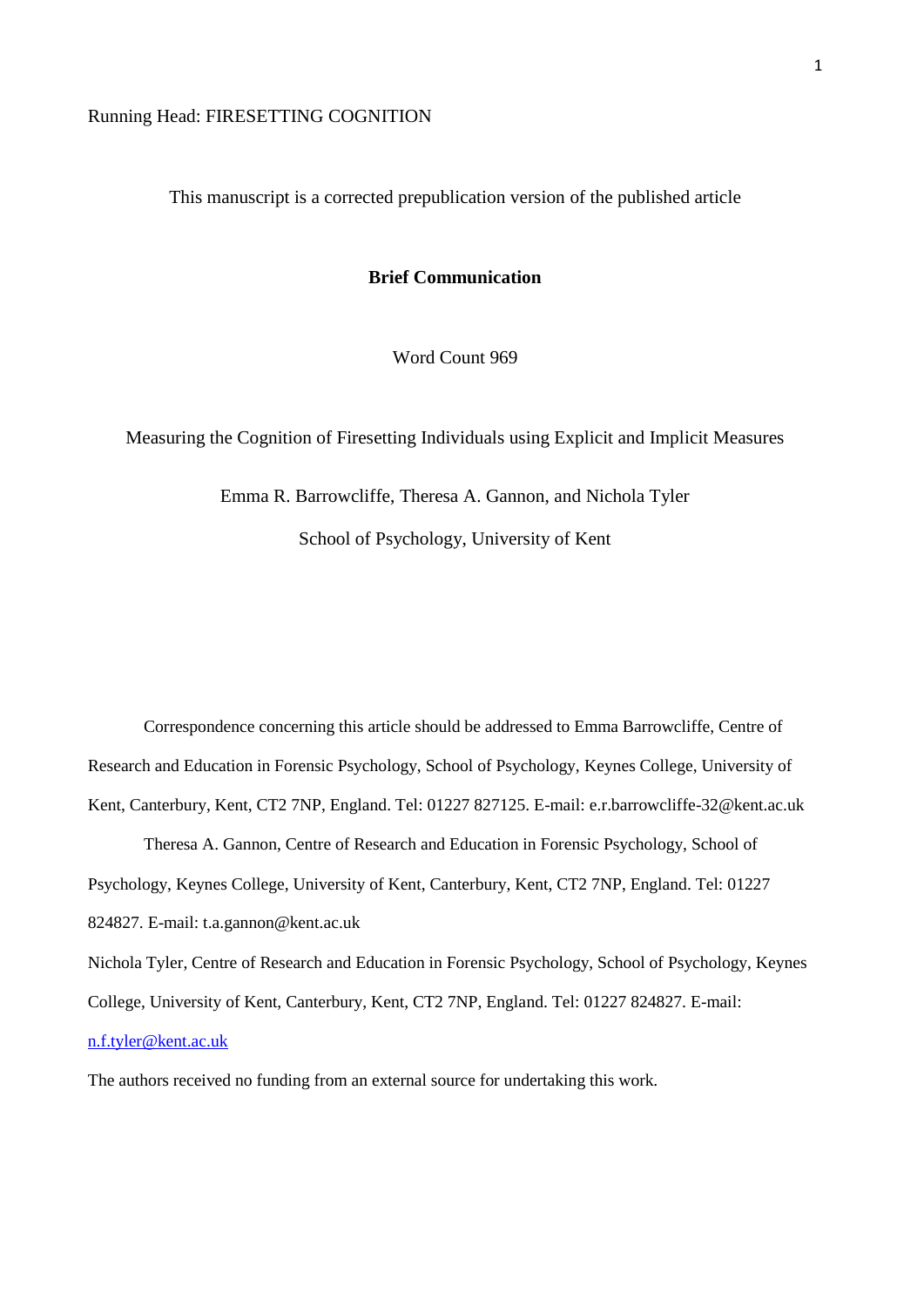#### **Abstract**

This study examined un-apprehended deliberate firesetters' cognition. Relative to non-firesetters, un-apprehended firesetters reported higher explicitly measured fire interest. However, their reaction times (RTs) on a fire interest implicit LDT were inconsistent with these findings. They did, however, display a pattern of LDT RTs consistent with Dangerous World and Fire is Powerful beliefs.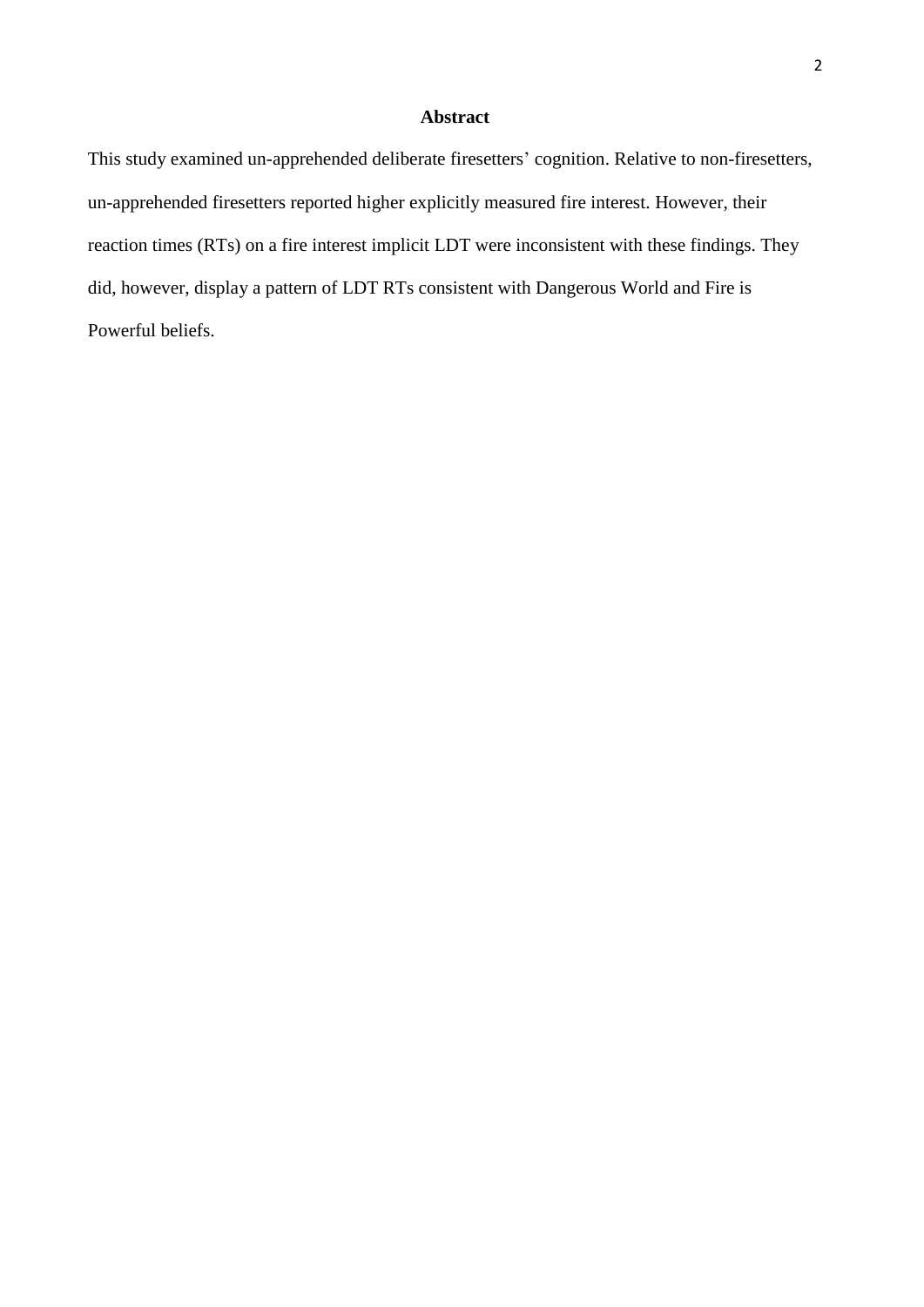Apprehended (i.e., arrested or convicted) and un-apprehended firesetters report higher levels of fire interest than non-firesetters (Barrowcliffe & Gannon, 2016; Gannon et al., 2013). Yet self-report measures allow participants to fake responses. Researchers have employed implicit measures examining non-conscious processes (e.g., the lexical decision task; LDT). On LDTs, individuals are reliably faster at recognizing a letter sequence as a word when it fits prior expectations of sentence completion (Snowden et al., 2011).

Ó Ciardha and Gannon (2012) hypothesized that firesetters hold any of five firesetting supportive beliefs: *Fire is Interesting, Fire is a Powerful Tool, Fire is Controllable, Normalization of Violence*, and *Dangerous World*. Unpublished explicit interview research with apprehended firesetters supports these beliefs (see Reynolds, 2012). However, other research has not yet examined them.

This research investigates fire interest beliefs as a primary aim. We predict unapprehended firesetters will hold higher fire interest on an explicit self-report measure of fire interest relative to non-firesetters. We also predict that fire interest beliefs will be found using a less transparent LDT. As a secondary aim, we examine whether the remaining four proposed firesetting supportive beliefs will be found using an implicit LDT.

#### **Method**

#### **Participants and Measures**

**.** 

Eighty-four participants aged 18 to 23 were recruited anonymously via social media (83.3% females).

Measures were presented online and randomized. A screening asked participants whether, since the age of  $10<sup>1</sup>$ , they had ever deliberately set a fire and been apprehended for that fire. The Fire Interest Subscale (FIS) of the Fire Setting Scale (Gannon & Barrowcliffe, 2012) measured explicit fire interest ( $\alpha$  = .94). The Impression Management subscale of Paulhus' Balanced Inventory of Desirable Responding (BIDR: 1988) measured impression management ( $\alpha$  = .69).

<sup>&</sup>lt;sup>1</sup> In the UK children under 10 cannot receive a criminal conviction.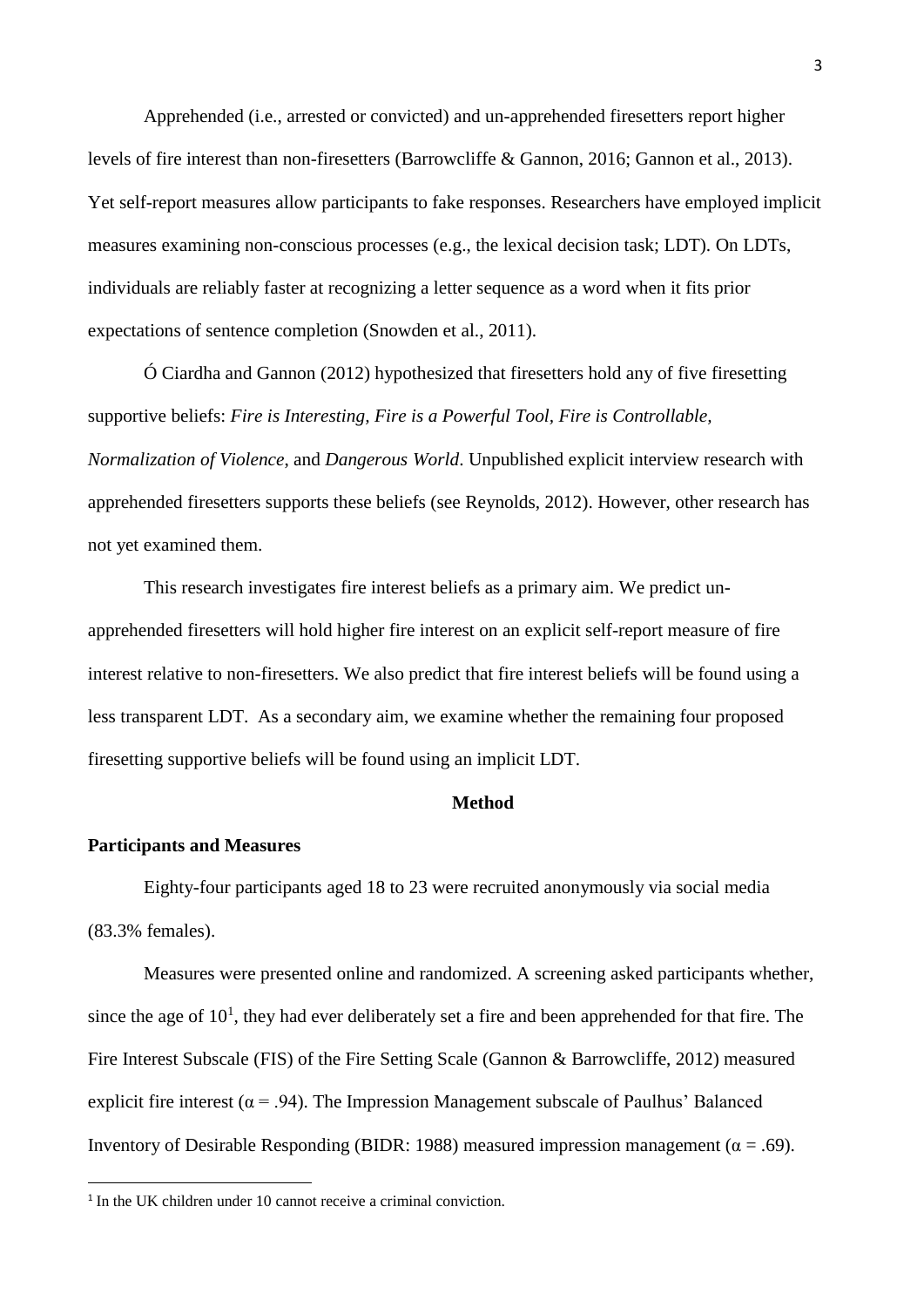For the LDT, 45 comparable sentence stems were designed for each belief (e.g., *fires can be really*...) with three comparable word endings for each stem; firesetting belief supportive words (e.g., *exciting*), non-firesetting belief supportive words (e.g., *dangerous*), and pronounceable nonwords (e.g., emciting). Reading speed was calculated from participants reading 20 randomized sentences (Fischler & Bloom; 1980). Stimuli were presented in black 16pt Arial text on a white screen (see Figure 1a for LDT trial format) programmed in millisecond.com.

#### **Procedure**

The study was administered online. Participants completed a practice LDT and repeated this if they made four or more errors. Figure 1a shows the LDT trial format which measured Reaction Time (RT). Individuals who did not engage with the task appropriately were excluded from analyses. Participants were debriefed online.

#### **Results**

We recruited 84 participants (20 unapprehended firesetters, 64 non-firesetters) to ensure we detected medium to large effect with .80 power<sup>2</sup>. Groups did not differ on age or gender. BIDR-IM was not significantly correlated with FIS or LDT RT outcome variables.

#### **LDT Analyses and Data Preparation**

We report analyses unadjusted and adjusted for reading speed. Only correct LDT responses were analyzed. RTs were Winsorized<sup>3</sup> and totaled for each sentence ending type. Firesetting belief supportive RTs were subtracted from non-firesetting belief supportive RTs (see Figure 1b) with positive figures indicating faster firesetting belief responses.

#### **Primary Aim**

1

Un-apprehended firesetters reported higher levels of fire interest relative to non-firesetters,  $t(82) = 2.12$ ,  $p < 0.04$ ;  $d = .47$ . For the Fire is Fascinating LDT, un-apprehended firesetters were

<sup>2</sup> Using G Power 3 a priori power analysis (Faul, Erdfelder, Lang, & Buchner, 2007).

<sup>&</sup>lt;sup>3</sup> Excessively high and low RTs were amended to within two standard deviations of the mean.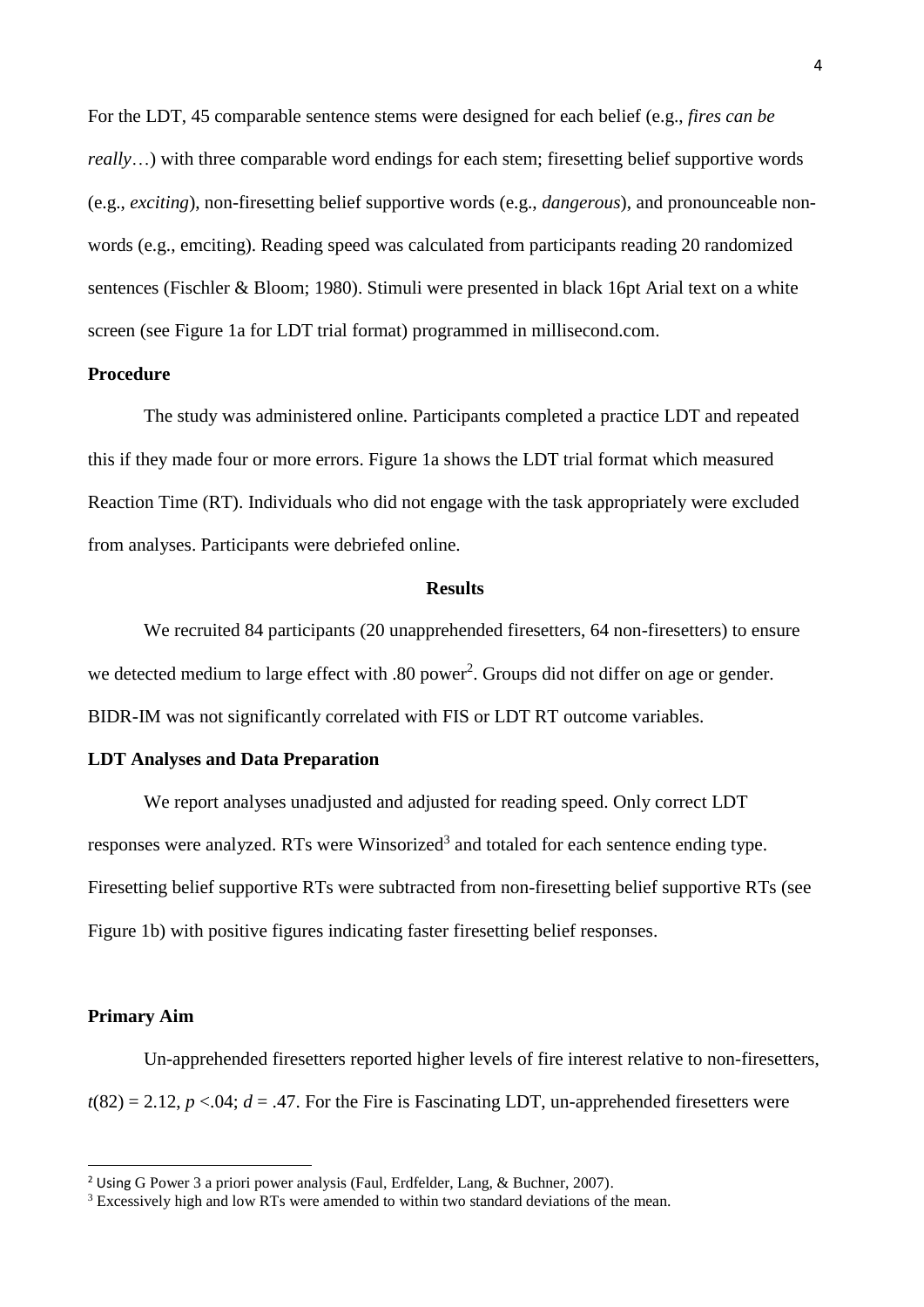*slower* classifying Fire is Fascinating belief supportive words, compared to non-firesetters, relative to non-belief supportive words, reading speed unadjusted,  $t(82) = 2.23$ ,  $p = .03$ ,  $d = .53$ ; reading speed adjusted,  $p = .04$ ,  $d = .51$  (see Figure 1b; primary aim).

#### **Secondary Aim**

RTs were comparable across groups on Normalization of Violence and Fire is Controllable LDTs (see Figure 1b; secondary aim). However, for Dangerous World, un-apprehended firesetters were faster to classify firesetting belief supportive words relative to non-belief supportive words, reading speed unadjusted,  $t(82) = 2.64$ ,  $p = .01$ ,  $d = .70$ ; reading speed adjusted,  $p = .01$ ,  $d = .67$ . Further, for Fire is a Powerful Tool beliefs, differences were noted when reading speed was controlled for, reading speed unadjusted,  $t(82) = 1.80$ ,  $p = .08$ ,  $d = .50$ ; reading speed adjusted,  $p = .04$ ,  $d = .52$ .

#### **Discussion**

This is the first study to examine firesetting supportive cognition using explicit and implicit measures. Compared to non-firesetters, un-apprehended firesetters self-reported significantly higher levels of fire interest on the FIS explicit measure. When fire interest beliefs were assessed implicitly groups significantly differed on their mean LDT RT difference by 96.18ms<sup>4</sup> and this was in the opposite direction of that hypothesized. Mean RT differences for the remaining firesetting beliefs on the LDT were in the expected direction. The RT difference for the Dangerous World LDT stimuli was significant. The RT difference for the Fire is Powerful stimuli only reached statistical significance when reading speed was adjusted.

Our findings support the growing body of literature showing that un-apprehended firesetters self-report higher levels of fire interest than non-firesetters. Our findings also expand the literature through providing support for Dangerous World beliefs in un-apprehended firesetters. Such beliefs, however, are not sufficient to explain firesetting behavior. We suggest

**.**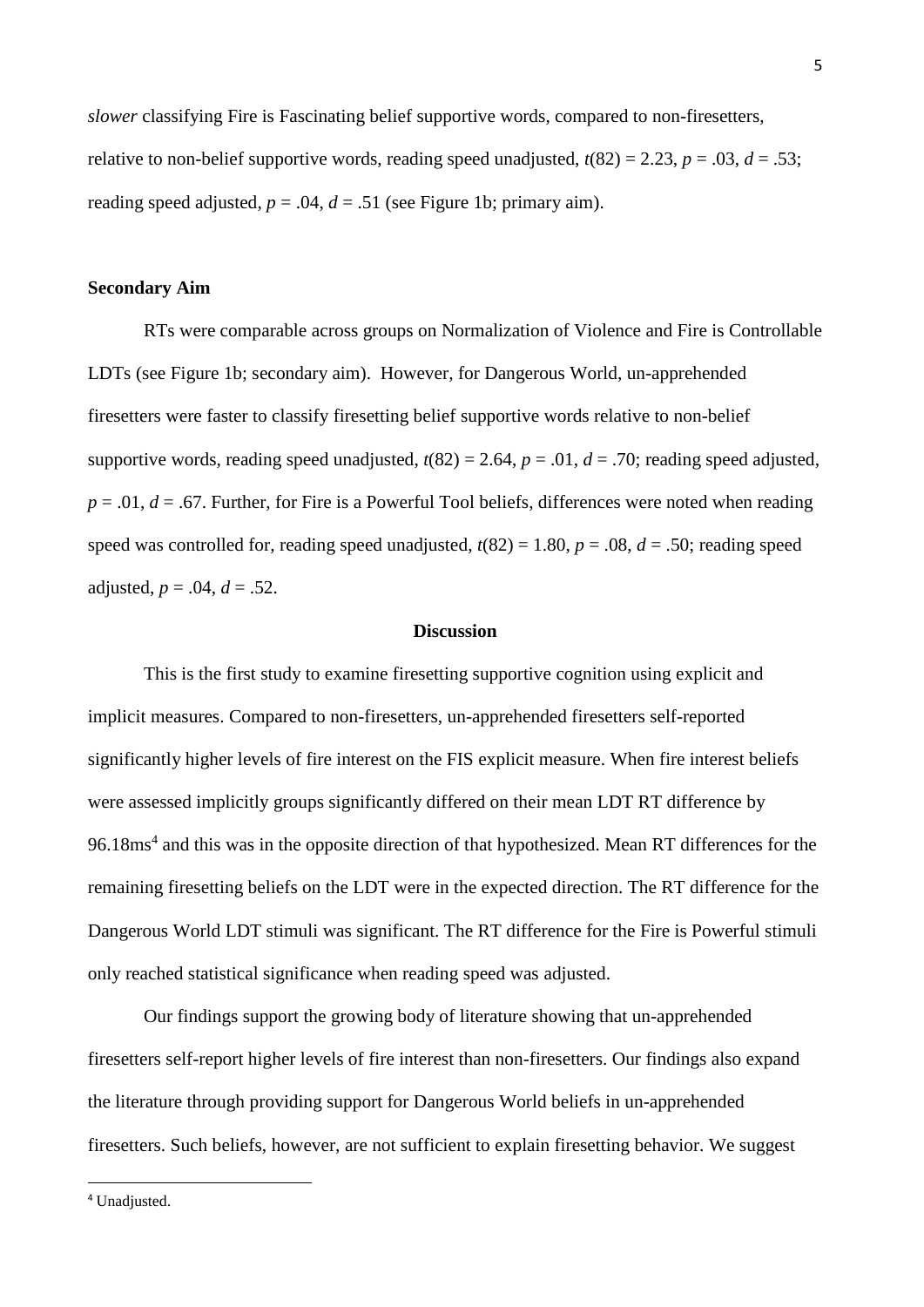fire interest is one key facilitatory vulnerability likely to require intervention. Firesetter and nonfiresetter differences on Fire is a Powerful Tool LDT stimuli were less clear-cut and require further investigation.

Un-apprehended firesetters were slower completing the Fire is Fascinating LDT stimuli. They may have been distracted by the fire interest related stimuli (see Gallagher-Duffy, MacKay, Duffy, Sullivan-Thomas, and Peterson-Badali, 2009). Researchers could replicate our LDT using eye tracking equipment to assess length and location of eye gaze.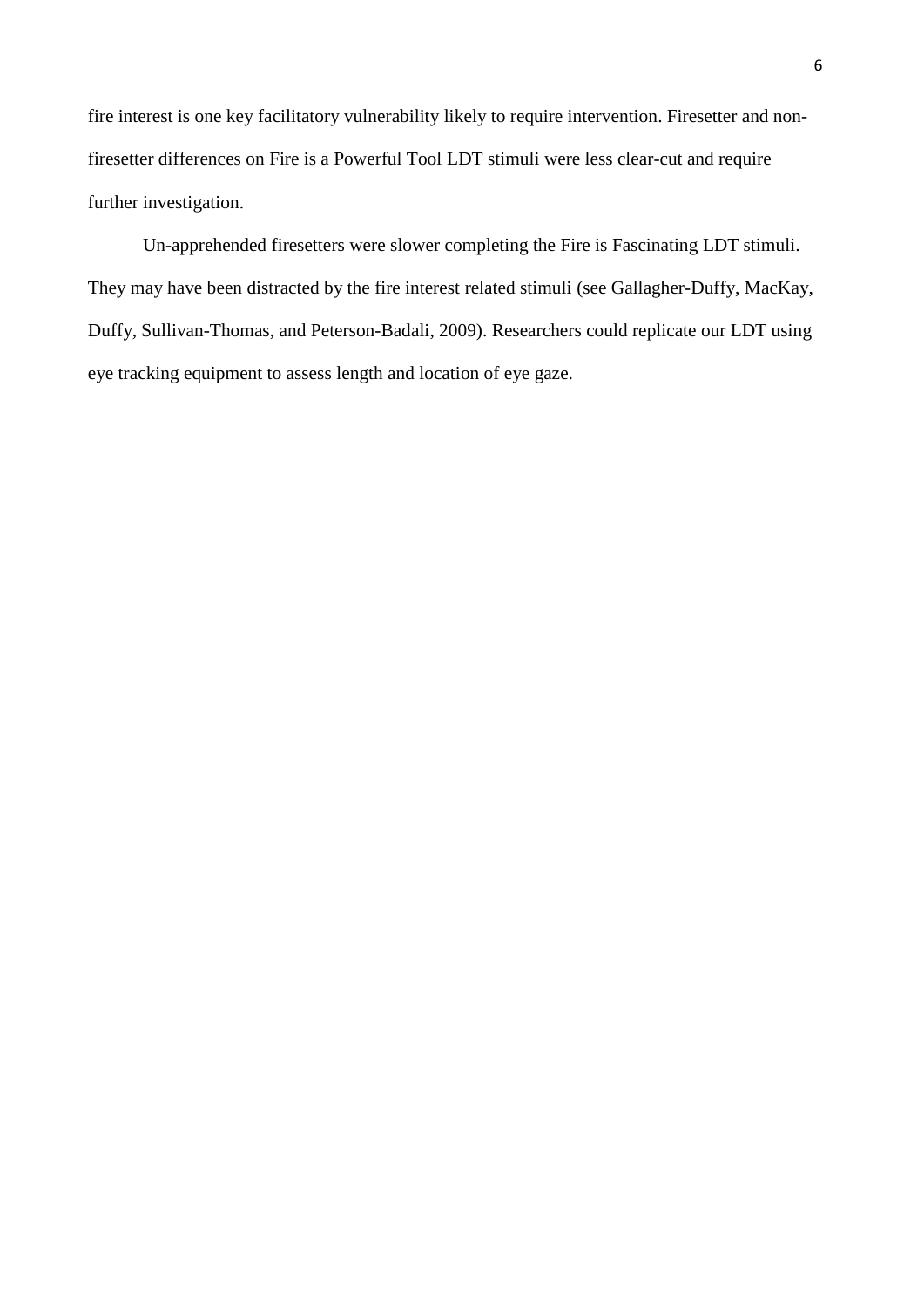

*Figure 1a.* Illustration of the LDT trial format. *Figure 1b.* Mean unadjusted RT differences on the LDT for the five beliefs that support firesetting.

> *Note:* Positive scores indicate faster responses to beliefs that support firesetting. Error bars represent standard error of the mean.